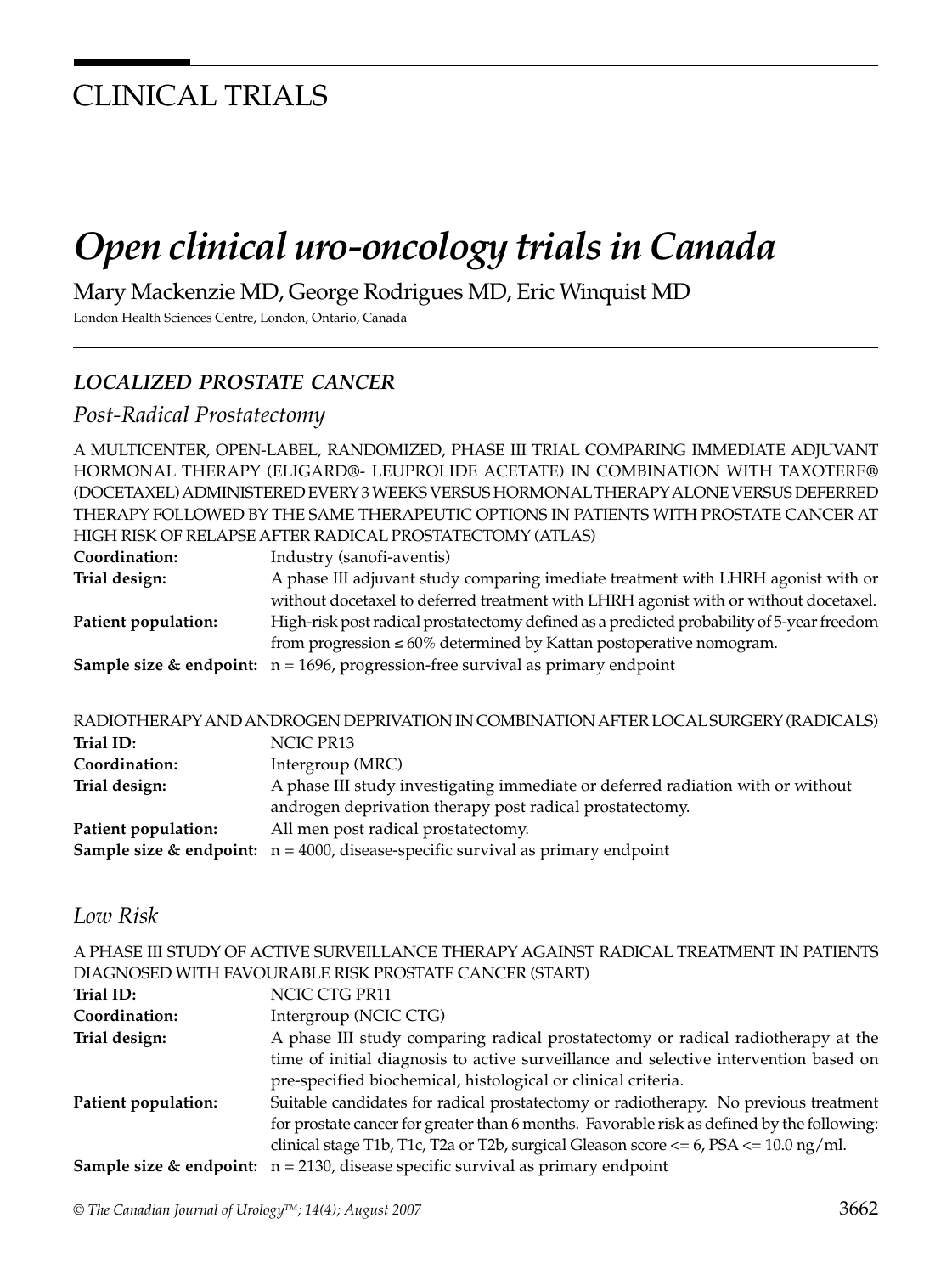|                     | A PHASE III RANDOMIZED STUDY OF HYPOFRACTIONATED 3D-CRT/IMRT VERSUS CONVENTIONALLY         |
|---------------------|--------------------------------------------------------------------------------------------|
|                     | FRACTIONATED 3D-CRT/IMRT IN PATIENTS WITH FAVORABLE-RISK PROSTATE CANCER                   |
| Trial ID:           | RTOG 0415                                                                                  |
| Coordination:       | Cooperative group (RTOG)                                                                   |
| Trial design:       | A randomized phase III non-inferiority trial assessing hypofractionated radiation of 70 Gy |
|                     | in 28 fractions to the prostate versus standard fractionation of 73.8 Gy in 41 fractions.  |
| Patient population: | Low-risk localized prostate cancer.                                                        |
|                     | <b>Sample size &amp; endpoint:</b> $n = 1067$ , disease-free survival as primary endpoint  |
|                     |                                                                                            |

## *Intermediate Risk*

| A PHASE III RANDOMIZED STUDY OF HIGH DOSE 3D-CRT/IMRT VERSUS STANDARD DOSE 3D-CRT/IMRT |                                                                                      |  |
|----------------------------------------------------------------------------------------|--------------------------------------------------------------------------------------|--|
| IN PATIENTS TREATED FOR LOCALIZED PROSTATE CANCER                                      |                                                                                      |  |
| Trial ID:                                                                              | RTOG 0126                                                                            |  |
| Coordination:                                                                          | Cooperative group (RTOG)                                                             |  |
| Trial design:                                                                          | A randomized phase III superiority clinical trial assessing dose-escalated radiation |  |
|                                                                                        | of 79.2 Gy in 44 fractions versus standard fractionation of 70.2 in 39 fractions.    |  |
| Patient population:                                                                    | Intermediate-risk prostate cancer.                                                   |  |
|                                                                                        | <b>Sample size &amp; endpoint:</b> $n = 1520$ , overall survival as primary endpoint |  |

### PROSTATE FRACTIONATED IRRADIATION TRIAL (PROFIT)

| Coordination:       | Cooperative group (Ontario Clinical Oncology Group)                                           |
|---------------------|-----------------------------------------------------------------------------------------------|
| Study type:         | Cooperative group (OCOG)                                                                      |
| Trial design:       | A phase III study assessing the relative efficacy of dose-escalated radiation therapy (78 Gy) |
|                     | in 39 fractions) versus a hypofractionated course of radiation (6000 Gy in 20 fractions).     |
| Patient population: | Intermediate-risk prostate cancer.                                                            |
|                     | <b>Sample size &amp; endpoint:</b> $n = 1204$ , biochemical (PSA) failure as primary endpoint |

# *High Risk*

| RANDOMIZED PHASE III TRIAL OF 3D CONFORMAL RADIOTHERAPY VERSUS HELICAL TOMOTHERAPY     |  |
|----------------------------------------------------------------------------------------|--|
| <b>IMRT IN HIGH-RISK PROSTATE CANCER</b>                                               |  |
| Investigator led (Dr. S. Malone, Ottawa Regional Cancer Program)                       |  |
| A phase III randomized relative efficacy comparison of three-dimensional conformal     |  |
| radiation therapy versus helical tomotherapy with 78 Gy in 39 fractions and 3 years    |  |
| of LHRH therapy.                                                                       |  |
| High-risk prostate cancer.                                                             |  |
| <b>Sample size &amp; endpoint:</b> $n = 72$ , late rectal toxicity as primary endpoint |  |
|                                                                                        |  |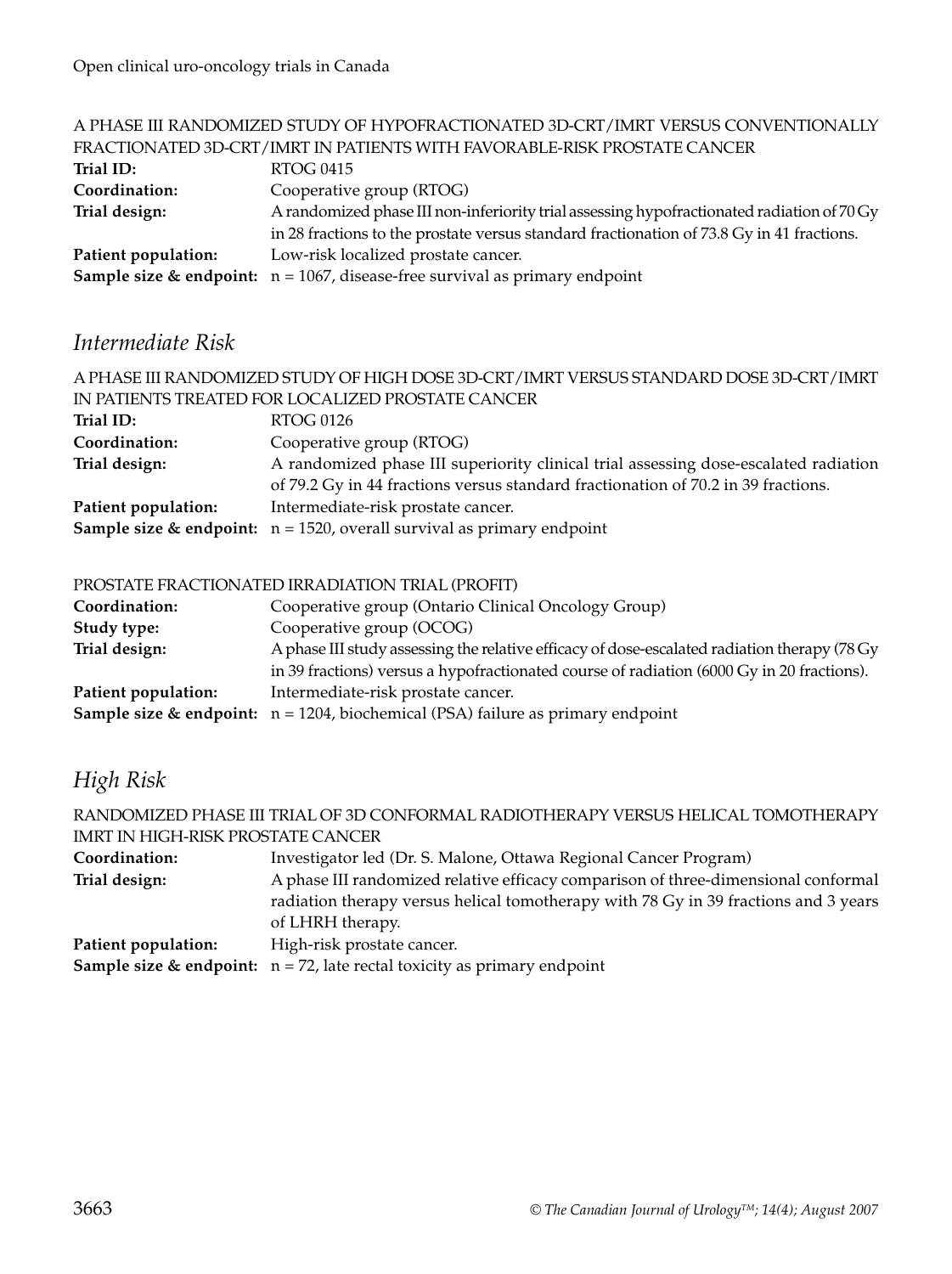#### A PHASE III PROTOCOL OF ANDROGEN SUPPRESSION (AS) AND 3DCRT/IMRT VS AS AND 3DCRT/IMRT FOLLOWED BY CHEMOTHERAPY WITH DOCETAXEL AND PREDNISONE FOR LOCALIZED, HIGH-RISK PROSTATE CANCER

| PRUSTATE CANCER     |                                                                                                                                                                                                                                                                 |
|---------------------|-----------------------------------------------------------------------------------------------------------------------------------------------------------------------------------------------------------------------------------------------------------------|
| Trial ID:           | <b>RTOG 0521</b>                                                                                                                                                                                                                                                |
| Study type:         | Cooperative group                                                                                                                                                                                                                                               |
| Trial design:       | A randomized phase III relative efficacy assessment of 2 years of androgen suppression<br>combined with radical external beam radiation therapy (72 Gy-75.6 Gy) with or without<br>adjuvant docetaxel chemotherapy (six cycles, $75 \text{ mg/m}^2$ q21 days).  |
| Patient population: | High-risk prostate cancer.                                                                                                                                                                                                                                      |
|                     | <b>Sample size &amp; endpoint:</b> $n = 600$ , overall survival as primary endpoint                                                                                                                                                                             |
|                     | A PHASE III STUDY OF NEOADJUVANT DOCETAXEL AND ANDROGEN SUPPRESSION PLUS RADIATION                                                                                                                                                                              |
|                     | THERAPY VERSUS ANDROGEN SUPPRESSION ALONE PLUS RADIATION THERAPY FOR HIGH-RISK                                                                                                                                                                                  |
|                     |                                                                                                                                                                                                                                                                 |
|                     | LOCALIZED ADENOCARCINOMA OF THE PROSTATE (DART)                                                                                                                                                                                                                 |
| Trial ID:           | NCIC PR12                                                                                                                                                                                                                                                       |
| Coordination:       | Cooperative group (NCIC CTG)                                                                                                                                                                                                                                    |
| Trial design:       | A randomized phase III relative efficacy assessment of 3 years of androgen suppression<br>combined with radical external beam radiation therapy (70 Gy-73 Gy) plus or minus<br>neoadjuvant docetaxel chemotherapy (four cycles, 75 mg/m <sup>2</sup> q21 days). |

# **Sample size & endpoint:**  $n = 530$ , disease-free survival as primary endpoint

Patient population: High-risk prostate cancer.

### *BIOCHEMICALLY RELAPSED PROSTATE CANCER*

NEOADJUVANT DOCETAXEL FOLLOWED BY SALVAGE RT PLUS 2-YEAR HORMONE THERAPY FOR RESIDUAL OR RECURRENT PROSTATE ADENOCARCINOMA FOLLOWING RADICAL PROSTATECTOMY

| Coordination:       | Industry (sanofi-aventis)                                                                   |
|---------------------|---------------------------------------------------------------------------------------------|
| Trial design:       | A phase II study of neoadjuvant chemohormonal therapy including weekly docetaxel            |
|                     | prior to salvage radiotherapy and adjuvant LHRH agoinst therapy.                            |
| Patient population: | Prior radical prostatectomy and PSA failure plus one of: $PSA > 2$ ng/ml, Gleason score     |
|                     | > 8 and PSA > 1, pT3b and PSA > 1, or pPT3a with positive resection margin and PSA          |
|                     | $>1$ with PSA failure $< 12$ months.                                                        |
|                     | <b>Sample size &amp; endpoint:</b> $n = 48$ , feasibility and toxicity as primary endpoints |

A RANDOMIZED COMPARISON OF IMMEDIATE VERSUS DEFERRED ANDROGEN DEPRIVATION THERAPY USING GOSERELIN FOR RECURRENT PROSTATE CANCER AFTER RADICAL RADIOTHERAPY (ELAAT) **Study type:** Cooperative group (Ontario Clinical Oncology Group) **Trial design:** A phase III trial comparing immediate to deferred androgen deprivation therapy. **Patient population:** Patients who have undergone prior radical radiation for prostate cancer and are now experiencing a recurrence. **Sample size & endpoint:**  $n = 1100$ , time to androgen independent disease as primary endpoint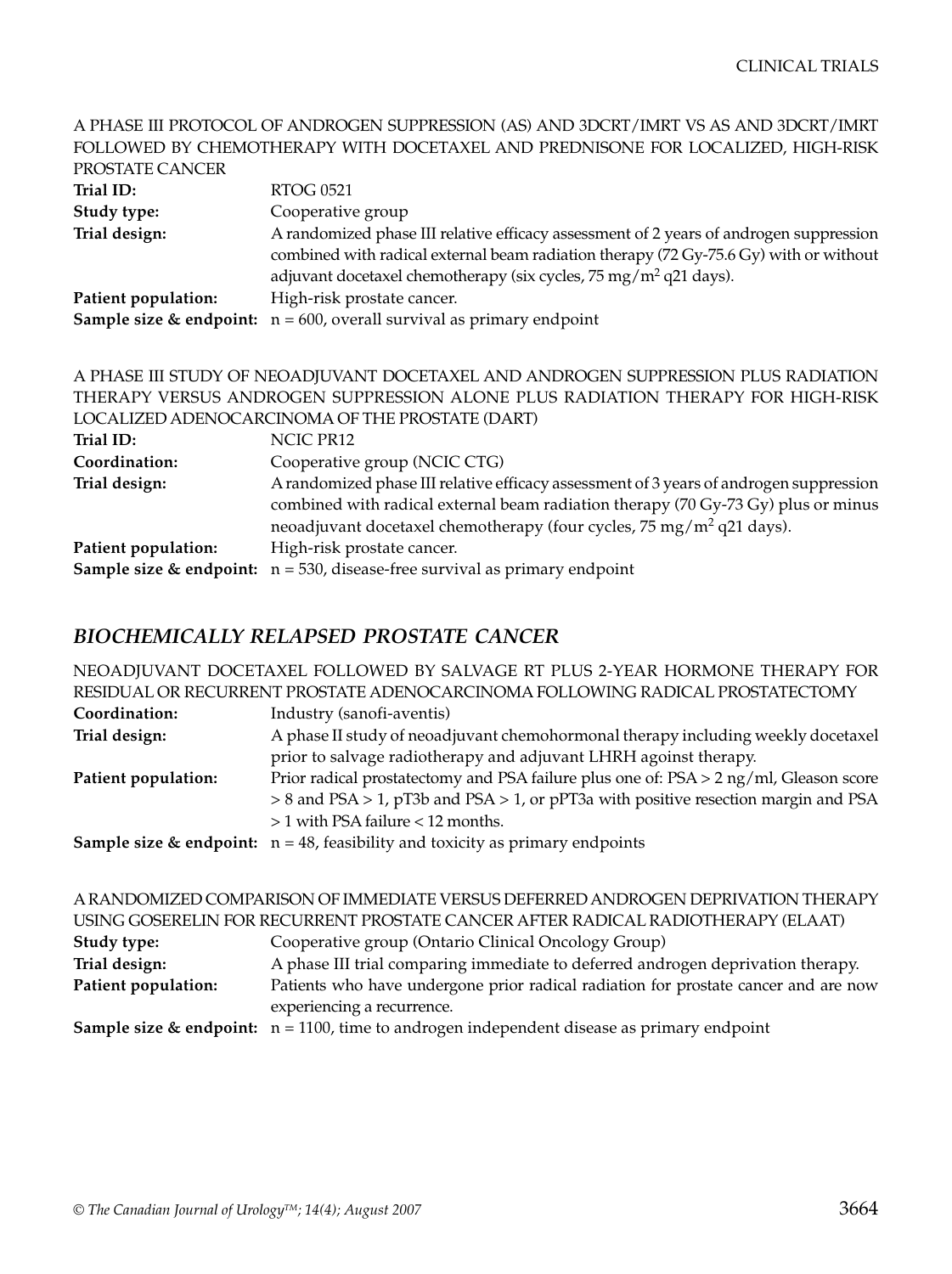### PHASE III, DOUBLE-BLIND, PLACEBO-CONTROLLED STUDY TO EVALUATE THE EFFICACY OF ZOMETA® FOR THE PREVENTION OF OSTEOPOROSIS AND ASSOCIATED FRACTURES IN PATIENTS RECEIVING RADIATION THERAPY AND LONG TERM LHRH AGONISTS FOR HIGH-GRADE AND/OR LOCALLY ADVANCED PROSTATE CANCER

| Trial ID:           | <b>RTOG 0518</b>                                                                                    |
|---------------------|-----------------------------------------------------------------------------------------------------|
| Coordination:       | Intergroup (RTOG)                                                                                   |
| Trial design:       | This randomized phase III trial is studying zoledronate to see how well it works compared           |
|                     | to a placebo in preventing osteoporosis and bone fractures in patients with locally advanced        |
|                     | nonmetastatic prostate cancer undergoing radiation therapy and hormone therapy.                     |
| Patient population: | Prostate cancer diagnosed within the past 6 months, clinical stage T3 OR Gleason score              |
|                     | $\geq$ 8 OR PSA $\geq$ 30 ng/mL OR Gleason score $\geq$ 7 and PSA $\geq$ 15 ng/mL, baseline T score |
|                     | > -2.5 in both the L spine and the total hip by dual x-ray absorptiometry scan, and scheduled       |
|                     | to receive a LHRH agonist for $\geq 1$ year.                                                        |
|                     | <b>Sample size &amp; endpoint:</b> $n = 1272$ , freedom from any bone fracture as primary endpoint  |

### *METASTATIC PROSTATE CANCER*

A RANDOMIZED, DOUBLE-BLIND, PLACEBO-CONTROLLED PHASE III STUDY OF EARLY VERSUS STANDARD ZOLEDRONIC ACID TO PREVENT SKELETAL RELATED EVENTS IN MEN WITH PROSTATE CANCER METASTATIC TO BONE

| Trial ID:           | NCIC PRC2                                                                                               |
|---------------------|---------------------------------------------------------------------------------------------------------|
| Coordination:       | Intergroup (CALGB)                                                                                      |
| Trial design:       | A phase III study comparing treatment with zoledronic acid at the time of initiation of                 |
|                     | androgen deprivation therapy for metastatic prostate cancer to treatment at time of                     |
|                     | progression to hormone-refractory disease.                                                              |
| Patient population: | Metastatic prostate cancer with at least one bone metastasis by radiographic imaging                    |
|                     | receiving androgen deprivation therapy.                                                                 |
|                     | <b>Sample size &amp; endpoint:</b> $n = 680$ , time to first skeletal related event as primary endpoint |

## *HORMONAL REFRACTORY PROSTATE CANCER*

|                     | DN-101 IN COMBINATION WITH DOCETAXEL IN ANDROGEN-INDEPENDENT PROSTATE CANCER        |
|---------------------|-------------------------------------------------------------------------------------|
| Trial ID:           | ASCENT <sub>2</sub>                                                                 |
| Coordination:       | Industry (Novacea)                                                                  |
| Trial design:       | A phase III study of treatment with docetaxel with and without DN-101, an oral high |
|                     | potency vitamin D analogue.                                                         |
| Patient population: | Hormone refractory prostate cancer with evidence of metastases.                     |
|                     | <b>Sample size &amp; endpoint:</b> $n = 900$ , overall survival as primary endpoint |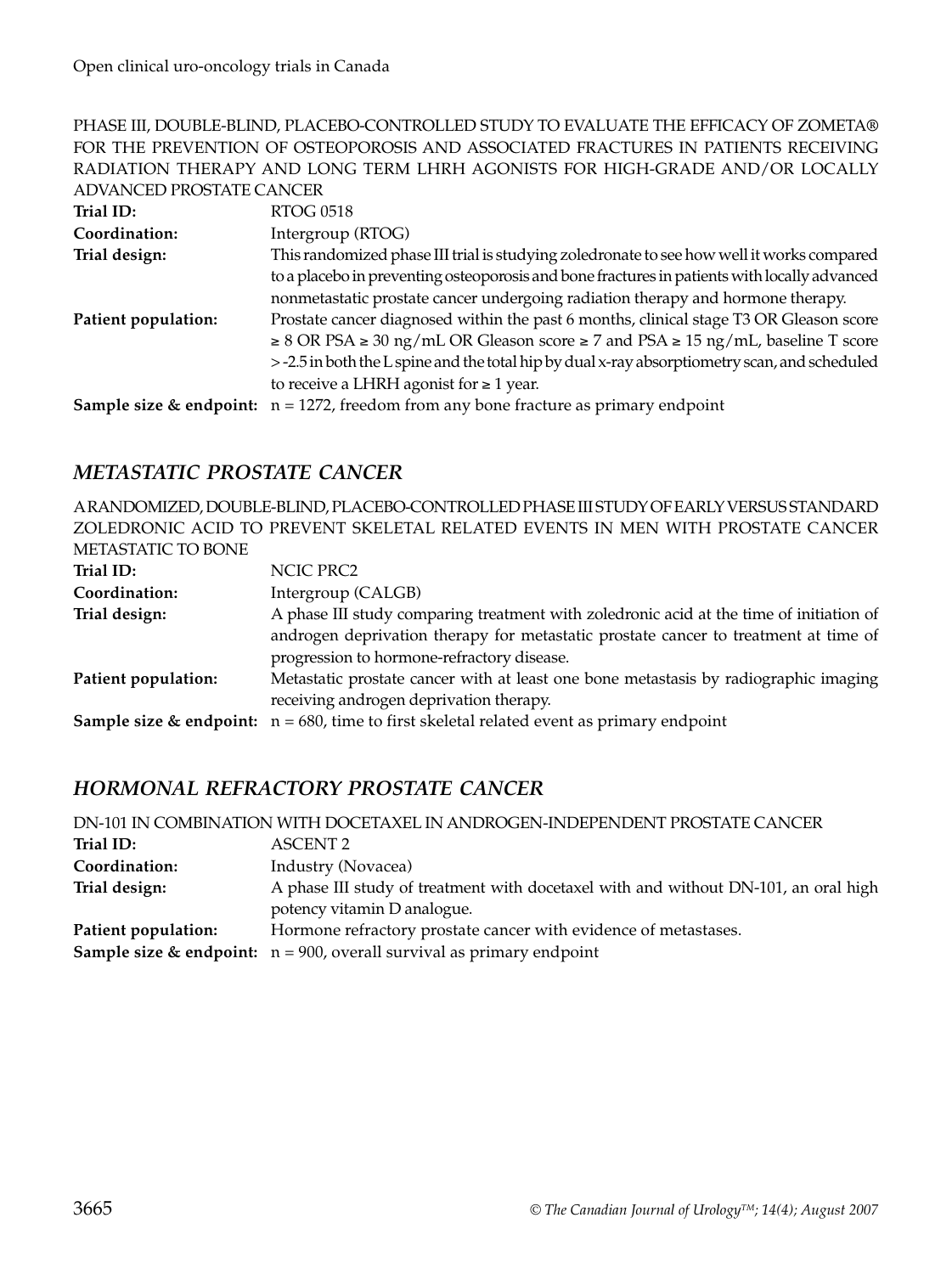|                     | A PILOT STUDY EVALUATING THE SAFETY AND FEASIBILITY OF OGX-011 IN COMBINATION WITH SECOND |
|---------------------|-------------------------------------------------------------------------------------------|
|                     | LINE CHEMOTHERAPY IN PATIENTS WITH HORMONE REFRACTORY PROSTATE CANCER                     |
| Coordination:       | Industry (Oncogenex)                                                                      |
| Trial design:       | A phase II study of docetaxel plus OGX-011, an intravenously administered antisense       |
|                     | oligonucleotide to the antiapoptotic protein clusterin.                                   |
| Patient population: | Hormone refractory prostate cancer previously treated with docetaxel.                     |
|                     | <b>Sample size &amp; endpoint:</b> $n = 65$ , evaluable, toxicity as primary endpoint     |
|                     | PATUPILONE (EPO906) AND PREDNISONE IN METASTATIC HORMONE REFRACTORY PROSTATE CANCER       |
| Coordination:       | <b>BC Cancer Agency</b>                                                                   |

| Trial design:       | A phase II study of patupilone $8 \text{ mg/m}^2$ IV q3weeks with oral prednisone   |
|---------------------|-------------------------------------------------------------------------------------|
| Patient population: | Hormone refractory prostate cancer previously treated with docetaxel.               |
|                     | <b>Sample size &amp; endpoint:</b> $n = 73$ , PSA response rate as primary endpoint |

### *RENAL CELL CANCER*

A RANDOMIZED, DOUBLE-BLIND PHASE III TRIAL OF ADJUVANT SUNITINIB VERSUS SORAFENIB VERSUS PLACEBO IN PATIENTS WITH RESECTED RENAL CELL CARCINOMA (ASSURE)

| Trial ID:           | NCIC REC.2                                                                                                        |
|---------------------|-------------------------------------------------------------------------------------------------------------------|
| Coordination:       | Intergroup (ECOG)                                                                                                 |
| Trial design:       | A phase III surgical adjuvant study assessing the effectiveness of sunitinib or sorafenib<br>compared to placebo. |
| Patient population: | Resected renal cell carcinoma, T1b grade 3-4 or higher and/or N+.                                                 |
|                     | <b>Sample size &amp; endpoint:</b> $n = 1332$ , overall survival as primary endpoint                              |

A PHASE II STUDY OF AZD2171 IN PROGRESSIVE UNRESECTABLE, RECURRENT OR METASTATIC RENAL

| CELL CARCINOMA      |                                                                                                                                 |
|---------------------|---------------------------------------------------------------------------------------------------------------------------------|
| Trial ID:           | PHL-039                                                                                                                         |
| Coordination:       | Cooperative group (Princess Margaret Hospital Phase II Consortium)                                                              |
| Trial design:       | A phase II study of AZD2171, an oral tyrosine kinase inhibitor targeting vascular<br>endothelial growth factor.                 |
| Patient population: | Previously untreated incurable renal carcinoma with measurable disease.                                                         |
|                     | <b>Sample size &amp; endpoint:</b> $n = 37$ , clinical benefit rate (objective response + stable disease > 4 months) as primary |
|                     | endpoint                                                                                                                        |

| EVEROLIMUS IN PATIENTS WHO HAVE PROGRESSED ON VEGFR TK INHIBITORS |                                                                                              |
|-------------------------------------------------------------------|----------------------------------------------------------------------------------------------|
| Trial ID:                                                         | RAD001C2240                                                                                  |
| Coordination:                                                     | Industry (Novartis)                                                                          |
| Trial design:                                                     | A phase III study with blinded randomization in a 2:1 fashion to either everolimus           |
|                                                                   | (RAD001), an oral inhibitor of mammalian target of rapamycin (mTOR), or placebo.             |
| Patient population:                                               | Recurrent or metastatic renal cell carcinoma with documented progression of disease on       |
|                                                                   | an inhibitor of vascular endothelial growth factor (e.g. sunitinib or sorafenib).            |
|                                                                   | <b>Sample size &amp; endpoint:</b> $n = 362$ , progression-free survival as primary endpoint |